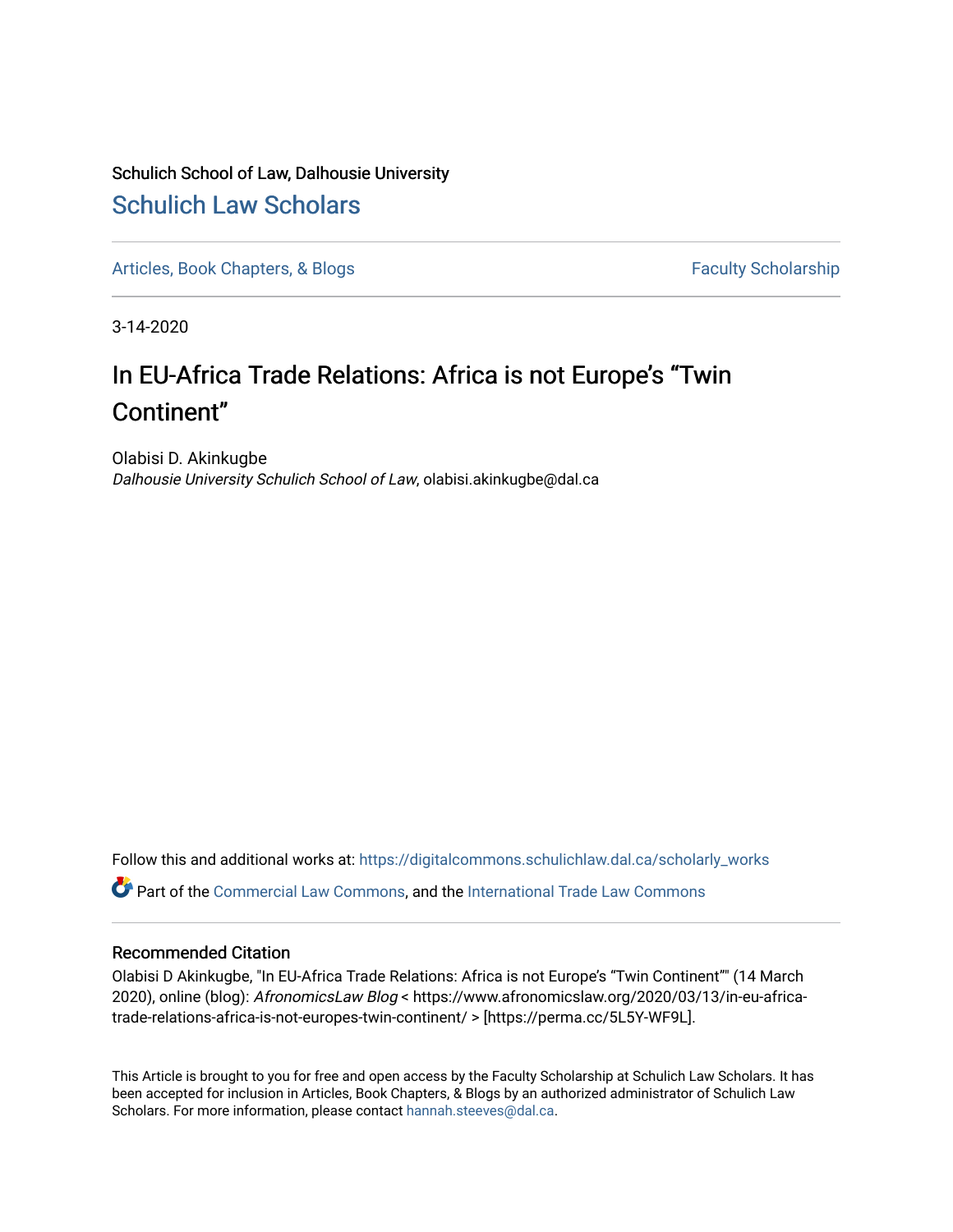# **In EU-Africa Trade Relations: Africa is not Europe's "Twin Continent"**

**afronomicslaw.org**[/2020/03/13/in-eu-africa-trade-relations-africa-is-not-europes-twin-continent](https://www.afronomicslaw.org/2020/03/13/in-eu-africa-trade-relations-africa-is-not-europes-twin-continent/)



IN ASSOCIATION WITH THE **AFRICAN INTERNATIONAL ECONOMIC LAW NETWORK** 

Category:

**[Analysis](https://www.afronomicslaw.org/category/analysis)** Subcategory:

[Stand-Alone Posts](https://www.afronomicslaw.org/taxonomy/term/12) March 14, 2020

"We need to partner with Africa, our twin continent, to tackle together the challenges of the [21st century and to further our common interests and future." - "Towards a Comprehensive](https://ec.europa.eu/international-partnerships/system/files/communication-eu-africa-strategy-join-2020-4-final_en.pdf) Strategy with Africa" (p.1)

"Africa could provide Europe with raw materials for its industry, nutrition for its population, land for its overpopulation, labor for its unemployed, and markets for its products."[\[1\]](applewebdata://A0FE284B-F076-46A3-BDCC-4EE1EE2EC909#_ftn1)

There is a new struggle for Africa's market. The contestants include the European Union (EU), United States (US), Russia, India and China. In this blog, I reflect on the new European Union -Africa Comprehensive Strategy proposals. The blog pushes against the Strategy's revision of the historical relationship between the two regions which is built on embedded inequality. This is because, to be a true partnership, the unequal nature of the relationship between the EU and Africa must be centered. In the contest for its market, Africa has a unique opportunity to harness the competition tactically.

On March 9, 2020, the European Commission (EC) released a joint communication to the [European Parliament and the Council released captioned "Towards a Comprehensive](https://ec.europa.eu/international-partnerships/system/files/communication-eu-africa-strategy-join-2020-4-final_en.pdf) Strategy with Africa." The Strategy proposes partnership across a broad subject area as the basis for a new strategy with Africa. It acknowledges that "the ties that bind Africa and the … (EU) are broad and deep as a result of history, proximity and shared interests" and that in Africa, "new prospects and challenges are emerging from economic, political, social, technological, demographic, climate and environmental changes" which necessitates a reengineering of the relationship between the two regions. (p. 1 - Strategy). As such, the EU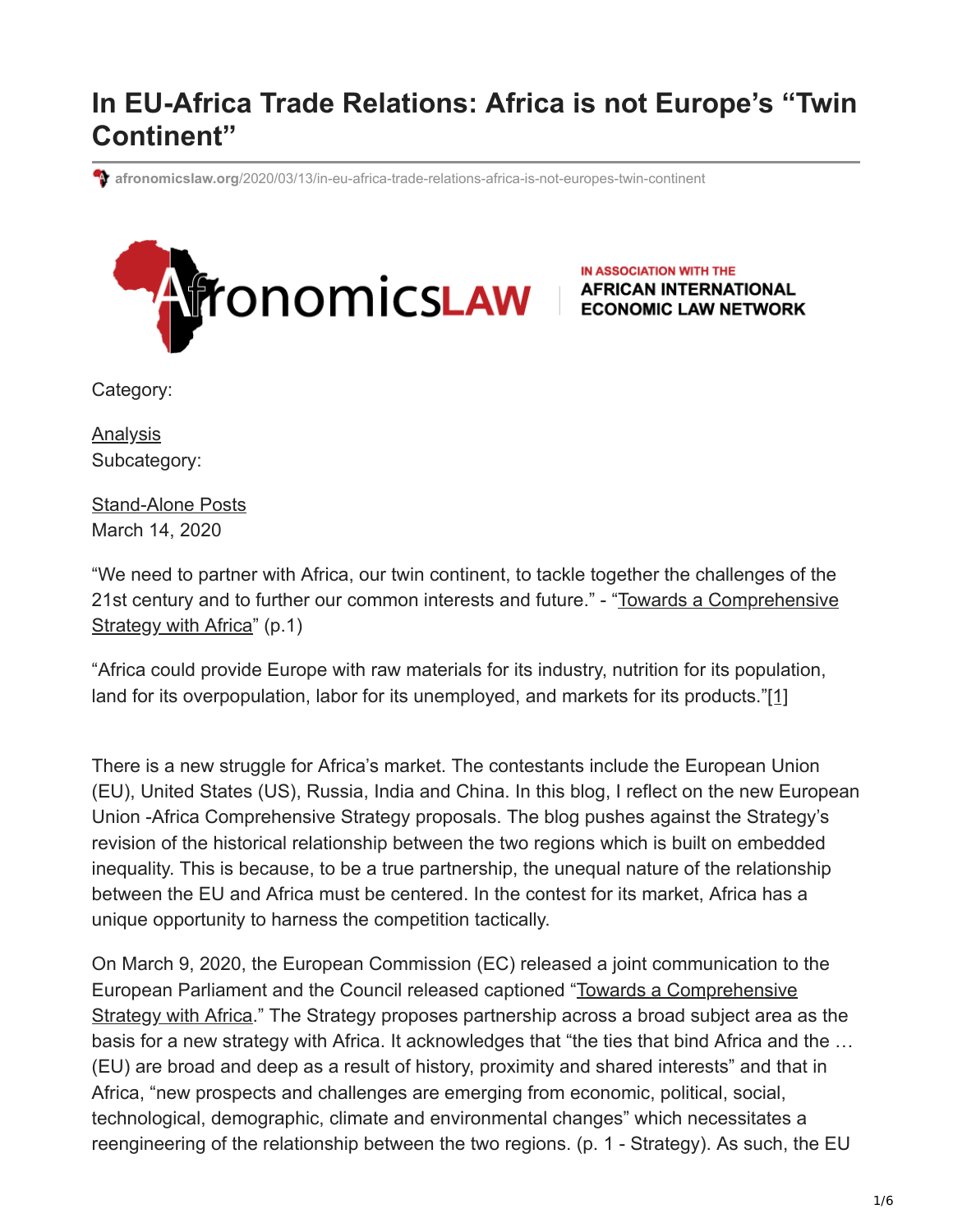proposes to tackle the challenges of the 21<sup>st</sup> century with its "partner" and "twin continent" with a view to furthering their common interests and the future. The Strategy responds to a future Africa where women and young people as important drivers of sustainable growth, development and peace can realise their aspirations.

[Africa and the EU cooperate through multiple frameworks.](https://www.consilium.europa.eu/en/policies/eu-africa/) Two of them must be highlighted in the context of this blog. The first of these frameworks that has generated significant debate recently is [the Cotonou Agreement](https://www.consilium.europa.eu/en/policies/cotonou-agreement/) – the overarching framework for EU relations with African, Caribbean and Pacific (ACP) countries. It covers the EU's relations with 79 [countries, including 48 countries in Sub-Saharan Africa. The Cotonou Agreement which was](http://www.acp.int/content/new-africa-caribbean-pacificeu-partnership-moving-forward-towards-new-partnership-fit-future) [due to expire in February 2020 has been extended until December 2020. The negotiation of](http://www.acp.int/sites/acpsec.waw.be/files/acpdoc/public-documents/ACP0001118_%20ACP_Negotiating_Mandate_EN.pdf) the future agreement is expected to cover 6 priority areas: democracy and human rights; economic growth and investment; climate change; poverty eradication; peace and security; and migration and mobility. [Clair Gammage'](http://www.bristol.ac.uk/law/people/clair-a-gammage/overview.html)s symposium on Afronomicslaw examines some [challenges and opportunities for the post-2020 relationship](https://www.afronomicslaw.org/2019/05/27/acp-eu-cooperation-challenges-and-opportunities-for-the-post-2020-relationship/).

The second is the [Joint Africa-EU Strategy](https://www.africa-eu-partnership.org/sites/default/files/documents/eas2007_joint_strategy_en.pdf). The first Africa-EU Summit was held in Cairo in 2000 where the two regions strengthened their partnership through the institutionalisation of dialogue. Building on the common priorities set by the EU and the African Union at the 2017 Summit in Abidjan, the new Strategy seeks partnership that would build on five (5) core areas:

- green transition and energy access;
- digital transformation;
- sustainable growth and jobs;
- peace and governance; and
- migration and mobility.

Based on the identified areas, the following ten (10) Proposed Actions will be pursued:

- **Proposed Action 1** Partner with Africa to maximise the benefits of the green transition and minimise threats to the environment in full compliance with the Paris Agreement.
- **Proposed Action 2** Partner with Africa to boost the continent's digital transformation.
- **Proposed Action 3** Partner with Africa to substantially increase environmentally socially and financially sustainable investments that are resilient to the impacts of climate change; to promote investment opportunities by scaling up the Use of innovative financing mechanisms; and to boost regional and continental economic integration, particularly through the AfCFTA
- **Proposed Action 4** Partner with Africa to attract investors by supporting African states in adopting policies and regulatory reforms that improve the business environment and investment climate, including a level-playing field for business.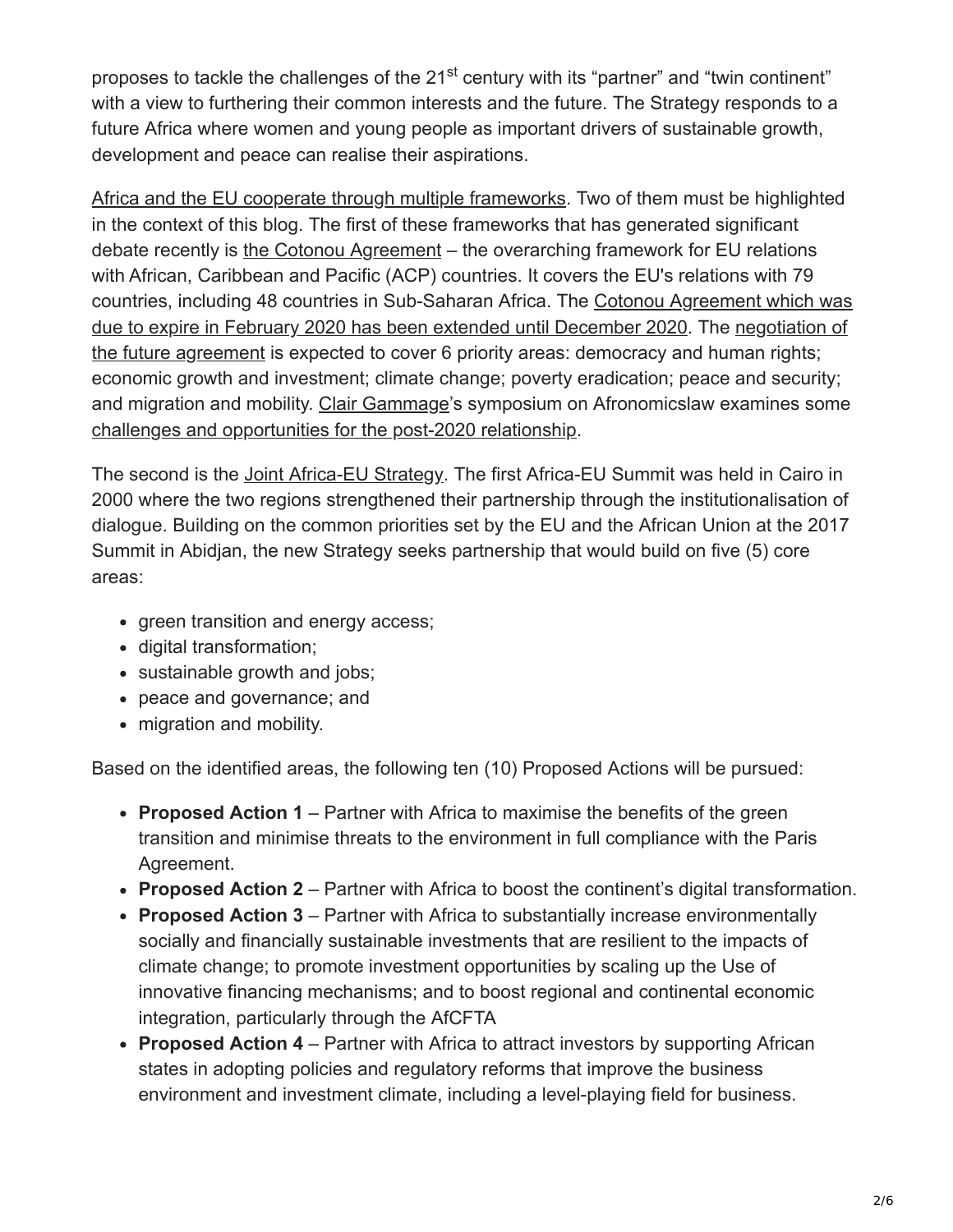- **Proposed Action 5** Partner with Africa to rapidly enhance learning, knowledge and skills, research and innovation capacities, particularly for women and youth, protecting and improving social rights, and eradicating child labour.
- **Proposed Action 6** Partner with Africa to adapt and deepen the EU's support to African peace efforts through a more structured and strategic cooperation, with a particular focus on regions where tensions and vulnerabilities are the highest.
- **Proposed Action 7** Partner with Africa on integrating good governance, democracy, human rights, the rule of law and gender equality in action and cooperation.
- **Proposed Action 8**  secure resilience by linking humanitarian, development, peace and security interventions at all stages of the cycle of conflicts and crises.
- **Proposed Action 9** Partner with Africa to ensure a balanced, coherent and comprehensive approach to migration and mobility.
- **Proposed Action 10** Partner with Africa to strengthen the international rules-based order and the multilateral system, with the UN at its core.

As Africa re-engineers its international trade architecture pursuant to the African Continental Free Trade Area (AfCFTA), and attracts renewed interests from US, Russia, India and China, the Strategy acknowledges that the "EU and its Member States … must adapt the way it engages with Africa, ensuring the way it engages with Africa, ensuring its positioning is in line with our mutual interests, and giving more prominence to values, key principles, and good regulatory practices."

This is not the first joint strategy between Africa and the EU. Since 2005, both regions have [cooperated or "partnered" on a variety of Africa-EU Strategies. The 2005 EU-Africa Joint](https://ec.europa.eu/commission/presscorner/detail/en/PRES_05_367) Strategy set out the steps that the EU decided to take with Africa between then and 2015 to support African efforts to build its desired future. It was presented as a strategy of the whole of the EU for the whole of Africa. It took into account regional and country-specific needs and African countries' national strategies. Its primary aims were to achieve the Millennium Development Goals and promote sustainable development, security and good governance, in Africa. The strategy built on important progress made by the Africans themselves. Its core principles were partnership based on international law and human rights, equality and mutual accountability. Its underlying philosophy is African ownership and responsibility, including working through African institutions. The 2020 Strategy considered here rightly reflects topical issues in today's turbulent world. Yet, the question remains, as with any partnership, is this one of equals? Or is this a "partnership" whose goal is to keep Africa constantly looking to the EU for aid?

### **Africa is Not Europe's "Twin Continent"**

That the Strategy is a wish-list of political aspirations does not absolve it of critique. The significance of this moment for African trade relations demand a serious scrutiny of the Strategy. First, the idea that Africa is Europe's "twin continent" is alarming to a critical scholar of EU-African relations. Stay with me for a second. If we dare to believe that the two regions are a "twin continent" – what do we mean? Trade relations between Africa and the EU is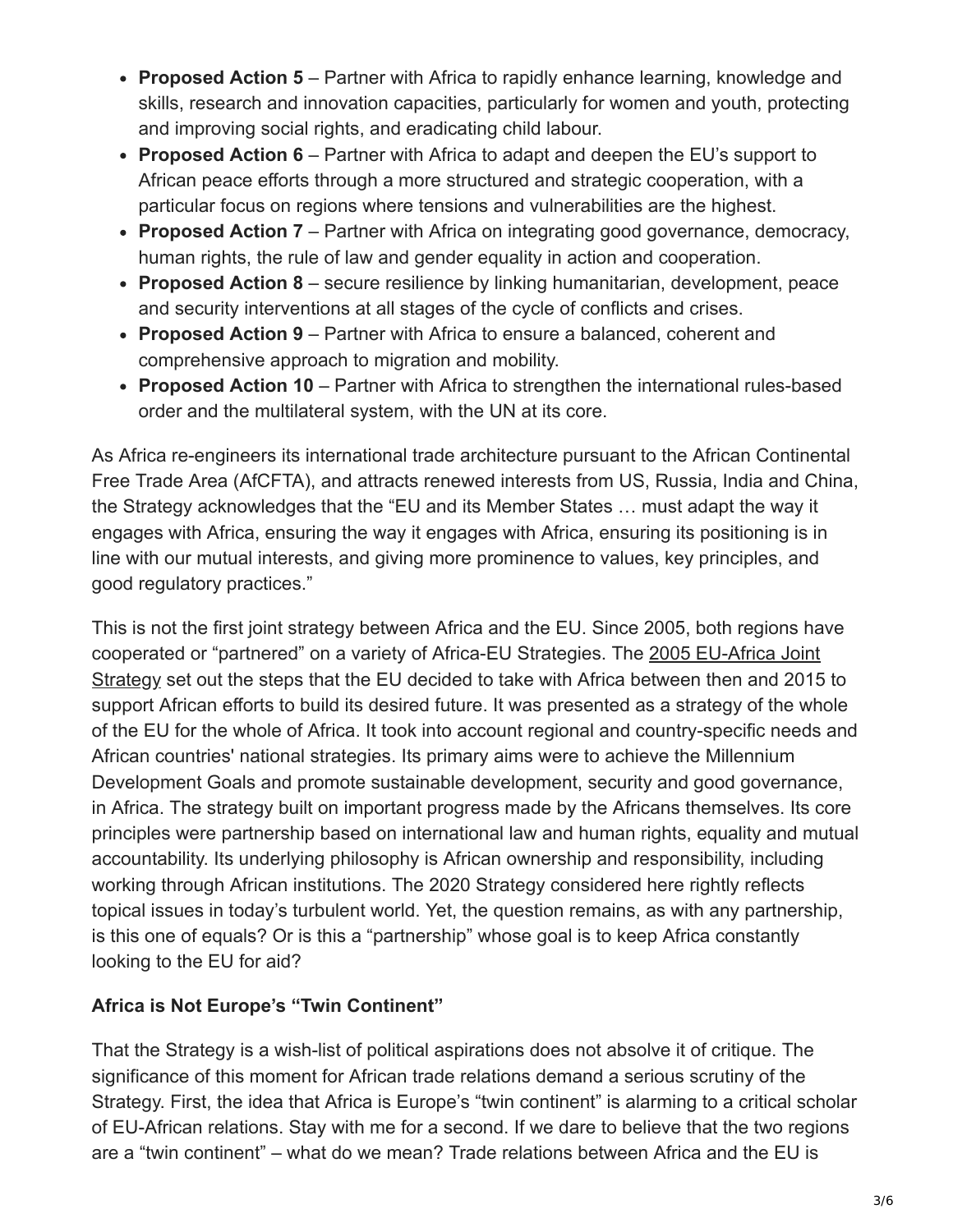steeped in a history of colonial and post-colonial power relations. A literal reading of this phrase means that the EU and the AU are equivalent. This is certainly untrue. Both regions came to be as a result of different histories.

[Gary Marks](http://garymarks.web.unc.edu/)[' Eurocentric analysis in "Europe and Its Empires: From Rome to the European](http://garymarks.web.unc.edu/files/2016/09/marks_2012_europe-and-its-empires.pdf) Union" and [Peo Hansen](https://liu.se/en/employee/peoha18) and [Stefan Jonsson](https://liu.se/en/employee/stejo01)'s critical and historically response in "Imperial Origins of European Integration and the Case of EuraAfrica: A Reply to Gary Mark's 'Europe and Its Empires'"[\[2\]](applewebdata://A0FE284B-F076-46A3-BDCC-4EE1EE2EC909#_ftn2) are instructive here. In its origins – which has not changed in today's world – the EU was established, *inter alia*, to "enable a rational, co-European colonial [management of the African continent." It was imagined that the EU was never going to](https://www.europenowjournal.org/2018/02/28/eurafrica-history-of-european-integration-compromise-of-decolonization/) be workable without the EuraAfrica project. For those interested in this fascinating historical account to understanding EU-Africa relations, Peo Hansen and Stefan Jonsson's book [Eurafrica – The Untold History of European Integration and Colonialism](https://www.bloomsbury.com/uk/eurafrica-9781474256803/) sheds even more light on this.

In reality then, perhaps a better way to imagine the use of "twin continent" is as a metaphor. Once the "partnership" mantra and all its techniques of domination and subjugation are unveiled, it is clear that Africa is not Europe's twin – rather, the continent is an offspring of European domination. One that remains intricately woven to the umbilical cord of the EU via aids and development assistance projects. A "twin" in an unequal relationship. A twin with divergent interests.

A further problem with this descriptive category is that it erodes the oppressive history of colonialism and colonial legacies between the EU and Africa. This obvious attempt to rewrite history in favour of a region that is intricately braided in Africa's colonial past, yet, complexly weaved in its contemporary trade and development challenges should be resisted. Acknowledging the embedded inequality in the socio-economic relationship between both regions could be a positive move for Africa to weaponize in its negotiations.

Second, the Strategy builds on a partnership of unequals. Europe constructed Africa and its states for its own benefit. To suggest, as the Strategy does, that the AU and EU are equal partners – perhaps in deference to [Africa's renewed confidence to negotiate on its own terms](https://www.politico.eu/article/commission-in-africa-ursula-von-der-leyen-frans-timmermans-moussa-faki/) – reifies the inherent historical and contemporary socio-economic relations between the both regions. An acknowledgement that the AU is the weaker party – and an on-going victim of changing imperialist strategies of domination – is likely to inform a much more sophisticated approach to negotiating trade agreements with its "partners". Such awareness will likely lead to a more purposive negotiation of the economic development aspirations of Africa beyond tradition trade exceptions that have not proven as successful in alleviating the poverty of many African states.

In other words, any serious effort to understand or characterize African-EU relations must go beyond very general characterizations of "Africa," and "Europe" as "twins". The historical and contemporary relation between the two regions as well as the heterogeneity and complexity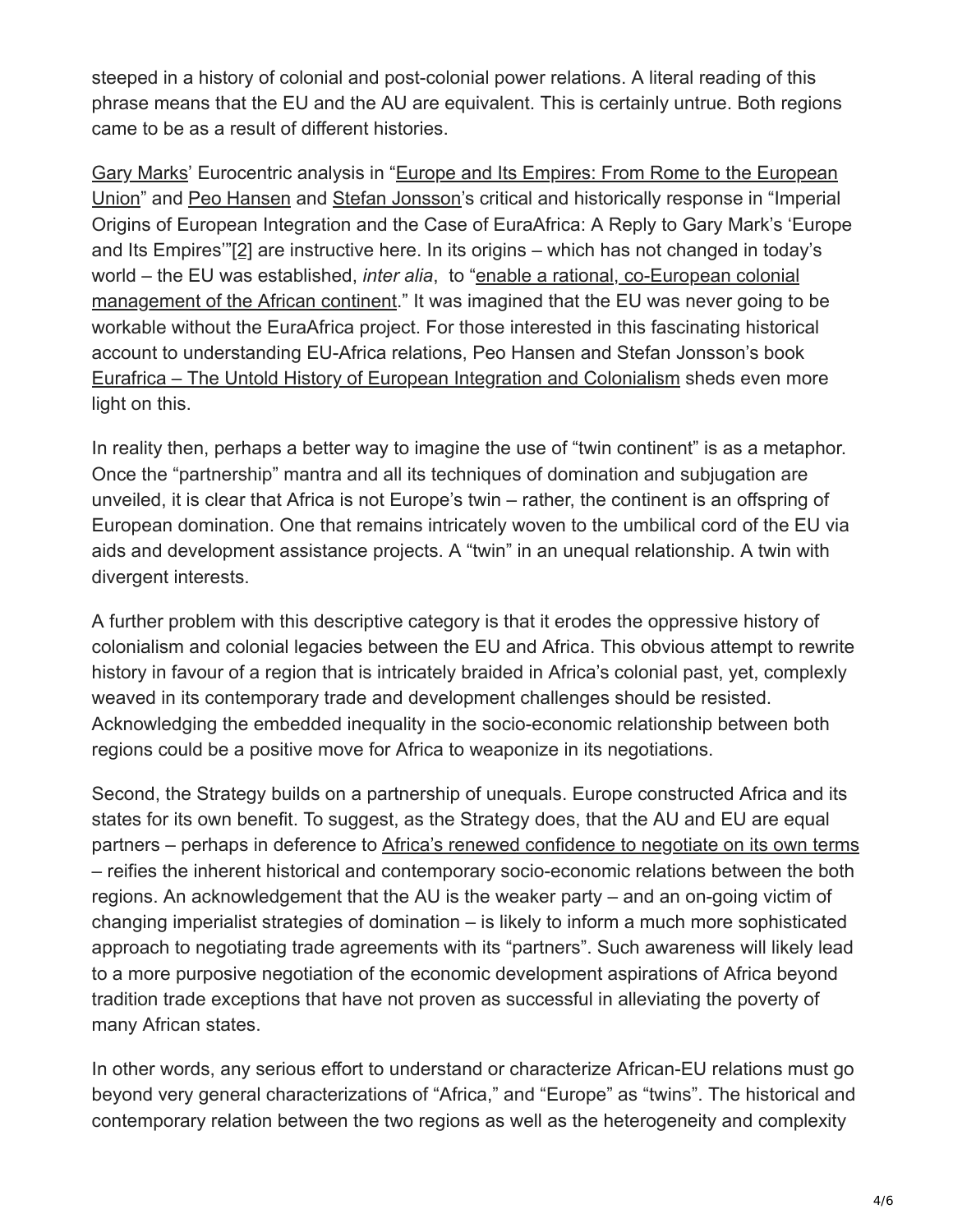of the EU and Africa, their people and their relations with each other must be foregrounded. These relations have clearly never been those of equals.

Third, the EU and the AU do not have mutual interests. If anything, their interests diverge. The [current impasse surrounding the negotiation of the Cotonou Agreement](https://www.afronomicslaw.org/2019/05/27/acp-eu-cooperation-challenges-and-opportunities-for-the-post-2020-relationship/) provides a concrete example of this diversity of interests. While agriculture, intellectual property rights, investment and trade provide possible platforms for collaborations, the perspectives and positions of the EU and Africa differ. While the EU may be looking to build on its gains in multilateral trade and not lose the African market as an ally in the process, the interests of the African States differ because they are committed to promoting a single market economy. The AfCFTA is the primary instrument by which African States aim to restructure their trade relations. In the context of the AfCFTA, David Luke in "making the case for the African [Continental Free Trade Area" asserts that as negotiations with the EU gather pace for](https://www.afronomicslaw.org/2019/01/12/making-the-case-for-the-african-continental-free-trade-area-2/) the Cotonou Agreement, it is critical for African leaders to promote the strategies that will ensure and are aligned with the single market economy aspirations of the AfCFTA. In this regard, I recommend, [Melaku Desta](https://www.dmu.ac.uk/about-dmu/academic-staff/business-and-law/melaku-desta/melaku-desta.aspx), [Guillaume Gérout](https://www.linkedin.com/in/guillaumegerout/), and [Jamie MacLeod'](https://www.ictsd.org/about-us/jamie-macleod)s warning against "[externally-imposed threats of fragmentation" and the need to safeguard the AfCFTA](https://www.afronomicslaw.org/2019/03/14/safeguarding-the-african-continental-free-trade-area-from-externally-imposed-threats-of-fragmentation/).

Fourth, the Strategy is ambitious. The proposed areas of partnership include developing a green growth model; improving the business environment and investment climate; boosting education, research and innovation, the creation of decent jobs and value addition through sustainable investments; maximizing the benefits of regional economic integration and trade; ensuring food security and rural development; combatting climate change; ensuring access to sustainable energy and protecting biodiversity and natural resources; promoting peace and security; ensuring well-governed migration and mobility; engaging together on the global scene to strengthen the multilateral rules-based order, promoting universal values, human rights, democracy, rule of law and gender equality." (p. 1) While the Strategy is ambitious, it presents an opportunity for the AU to truly trade with the EU on its own terms.

2020 is a critical, and potentially auspicious year in the trade relations between Africa and other global players. China, as Africa's leading trading partner, is consolidating its position. To counter China and Russia's position in Africa, the (US) released its new strategy for [engagement with Africa. US' vision for Africa is one of "independence, self-reliance, an](https://www.whitehouse.gov/briefings-statements/remarks-national-security-advisor-ambassador-john-r-bolton-trump-administrations-new-africa-strategy/)d growth—not dependency, domination, and debt." Despite this "big brother like" expression of the US Strategy, their position is clear: to challenge "the predatory practices pursued by China and Russia stunt economic growth in Africa; [which] threaten the financial independence of African nations; inhibit opportunities for U.S. investment; interfere with U.S. military operations; and pose a significant threat to U.S. national security interests." It is simply about the "America First" mantra of President Trump.

African leaders must be cautious and find the best way to maximize this moment and the wave of "partnerships" for its own benefit. Perhaps an example that African leaders can work with is "New Africa-Caribbean-Pacific/EU Partnership: moving forward towards a new [partnership fit for the future." African leaders must be aware of a potential fragmentatio](http://www.acp.int/content/new-africa-caribbean-pacificeu-partnership-moving-forward-towards-new-partnership-fit-future)n of